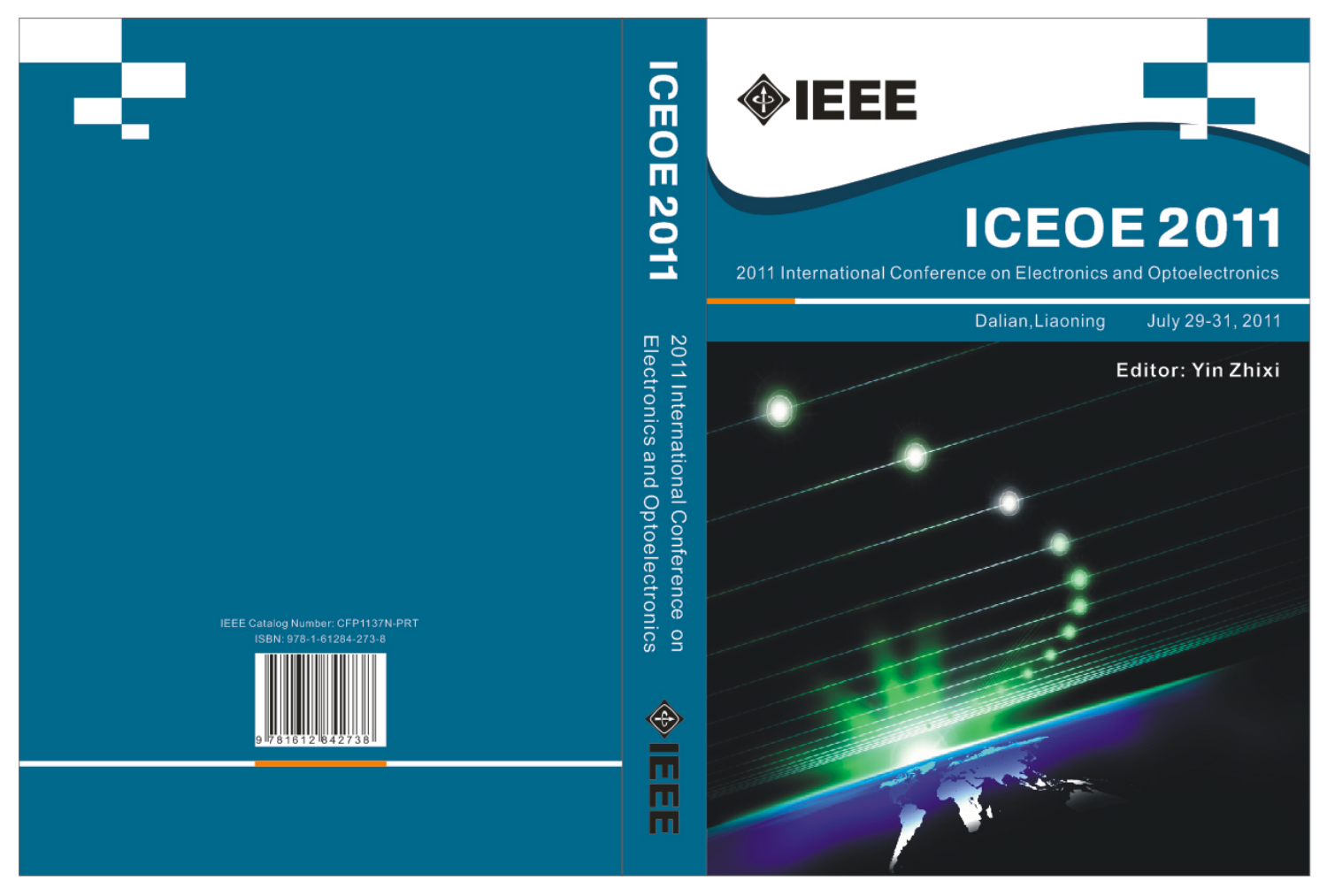## ICEOE 2011 2011 International Conference on Electronics and Optoelectronics

29-31, July, 2011

Dalian, China

Volume 1

## PROCEEDINGS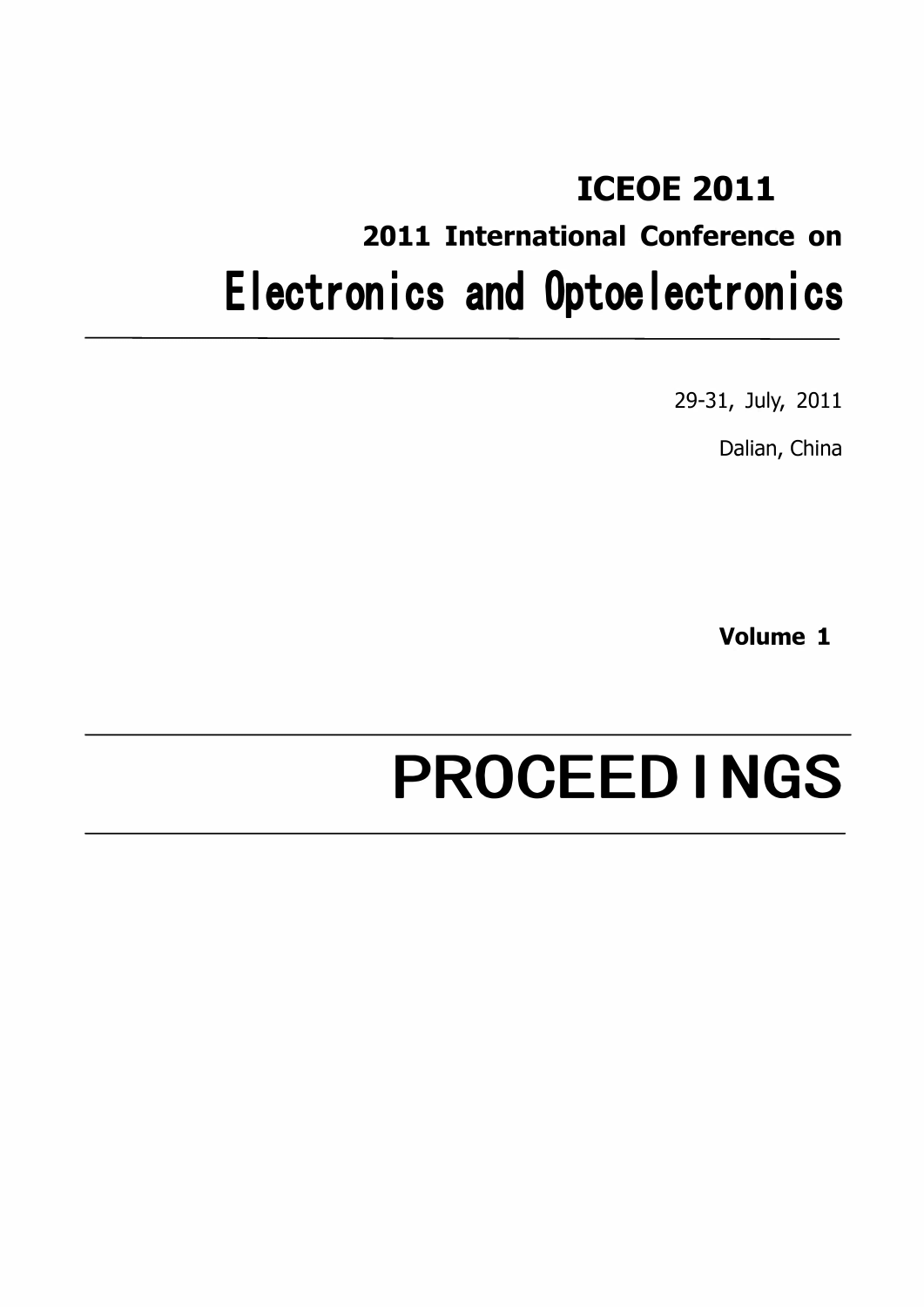### 2011 International Conference on

## Electronics and Optoelectronics (ICEOE 2011)

Copyright and Reprint Permission: Abstracting is permitted with credit to the source. Libraries are permitted to photocopy beyond the limit of U.S. copyright law for private use of patrons those articles in this volume that carry a code at the bottom of the first page, provided the per-copy fee indicated in the code is paid through Copyright Clearance Center, 222 Rosewood Drive, Danvers, MA 01923. For other copying, reprint or republication permission, write to IEEE Copyrights Manager, IEEE Operations Center, 445 Hoes Lane, P.O. Box 1331, Piscataway, NJ 08855-1331.

Copyright ©2011 by the Institute of Electrical and Electronics Engineers. All rights reserved.

© 2011 IEEE. Personal use of this material is permitted. However, permission to reprint/republish this material for advertising or promotional purposes or for creating new collective works for resale or redistribution to servers or lists, or to reuse any copyrighted component of this work in other works must be obtained from the IEEE.

IEEE Catalog Number: CFP1137N-ART

ISBN: 978-1-61284-276-9

IEEE Catalog Number: CFP1137N-PRT

ISBN: 978-1-61284-273-8

IEEE Catalog Number: CFP1137N-DVD

ISBN: 978-1-61284-274-5

Publisher: Institute of Electrical and Electronics Engineers, Inc. Printed in Singapore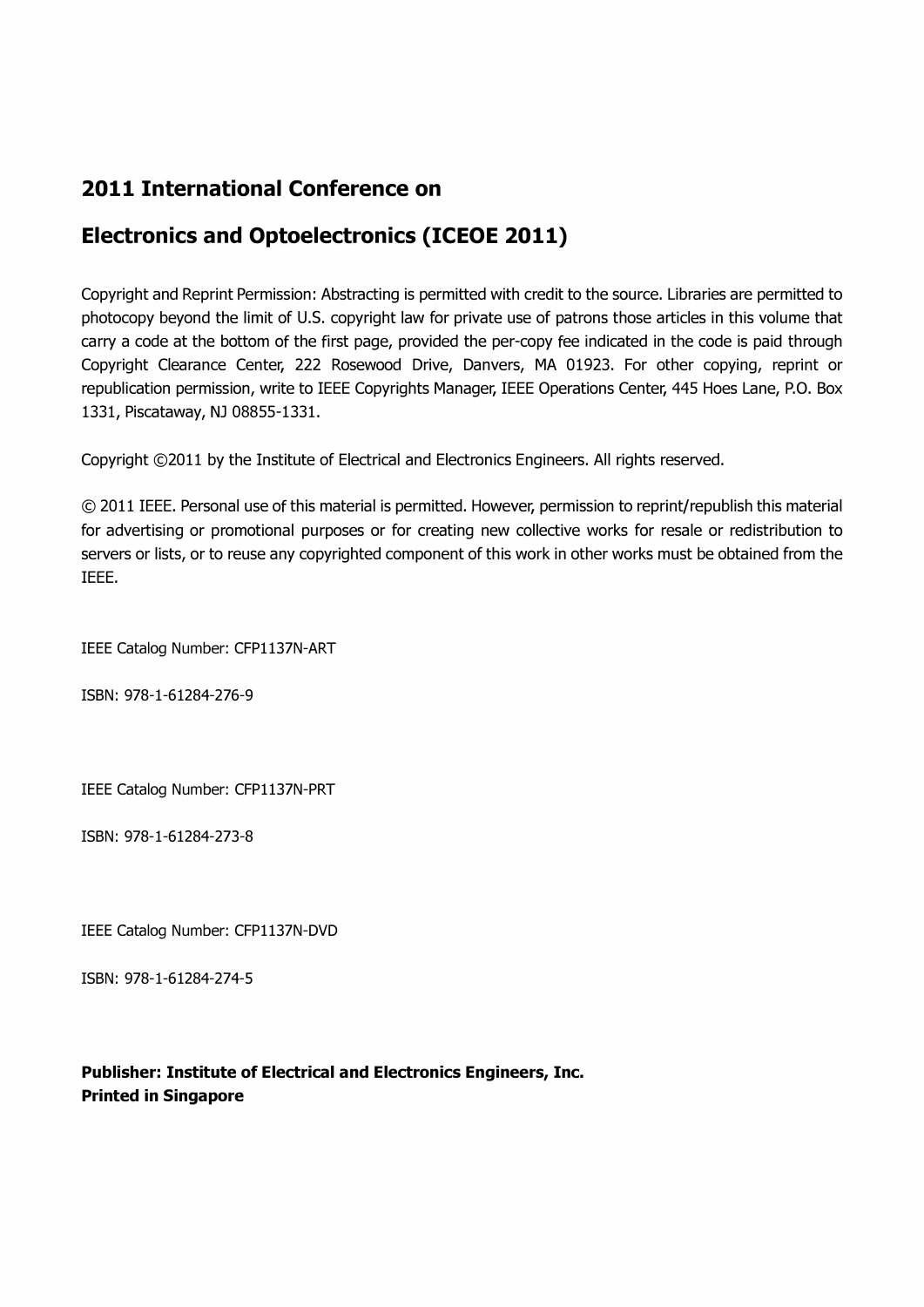## **PREFACE**

Dear Distinguished Delegates and Guests,

On behalf of the Organizing Committee, I would like to welcome all of you to ICEOE 2011. This is a conference organized by Institute for Electrical and Electronic Engineers in U.5.A.(IEEEl, co-sponsored and supported by other well known universities and organizations.

The theme of the ICEOE 2011 highlights Electronics and Optoelectronics in some areas such as Fundamentals, Sensors &Transducers, Measurements of Physical Quantities, Signal Processing , Control & Automation , Laser Technology & Applications ,Optoelectronic Sensing &Imaging ,Terahertz Wave Technologies & Applications ,Optical Communication &Sensors, etc.. All the papers accepted by this conference are with high quality. Of course the most important component of a conference is its technical program, which results from the hard work of the authors and the reviewers, to whom I wish to express my sincere appreciation.

ICEOE 2011 will provide a remarkable opportunity for the academic and industrial community to address new challenges, share solutions, and discuss future research opportunities within the area mentioned above. This conference is also a platform for the new faces to become known and for the previous attendees to refresh their friendships. It is expected that the large number of attendees including well-known scientists and engineers will bring many benefits to the scientific and technological development for many countries and to the formation of new international cooperation and strengthening of established international collaborations.

I would like to express my sincere thanks to all the members of the Organizing Committee, International Program Committee, and volunteers for their great efforts in preparation and commitment to make this conference a success.

I hope that all participants and other interested readers benefit scientifically from the proceedings and also find it's stimulating in the process. Besides, I hope you enjoy all the wonderful experiences offered by the city of Dalian, which is one of the most important sightseeing cities in China with its many historic spots and beautiful sceneries.

With my warmest regards,

Prof. Junpeng Shao General Chair of ICEOE 2011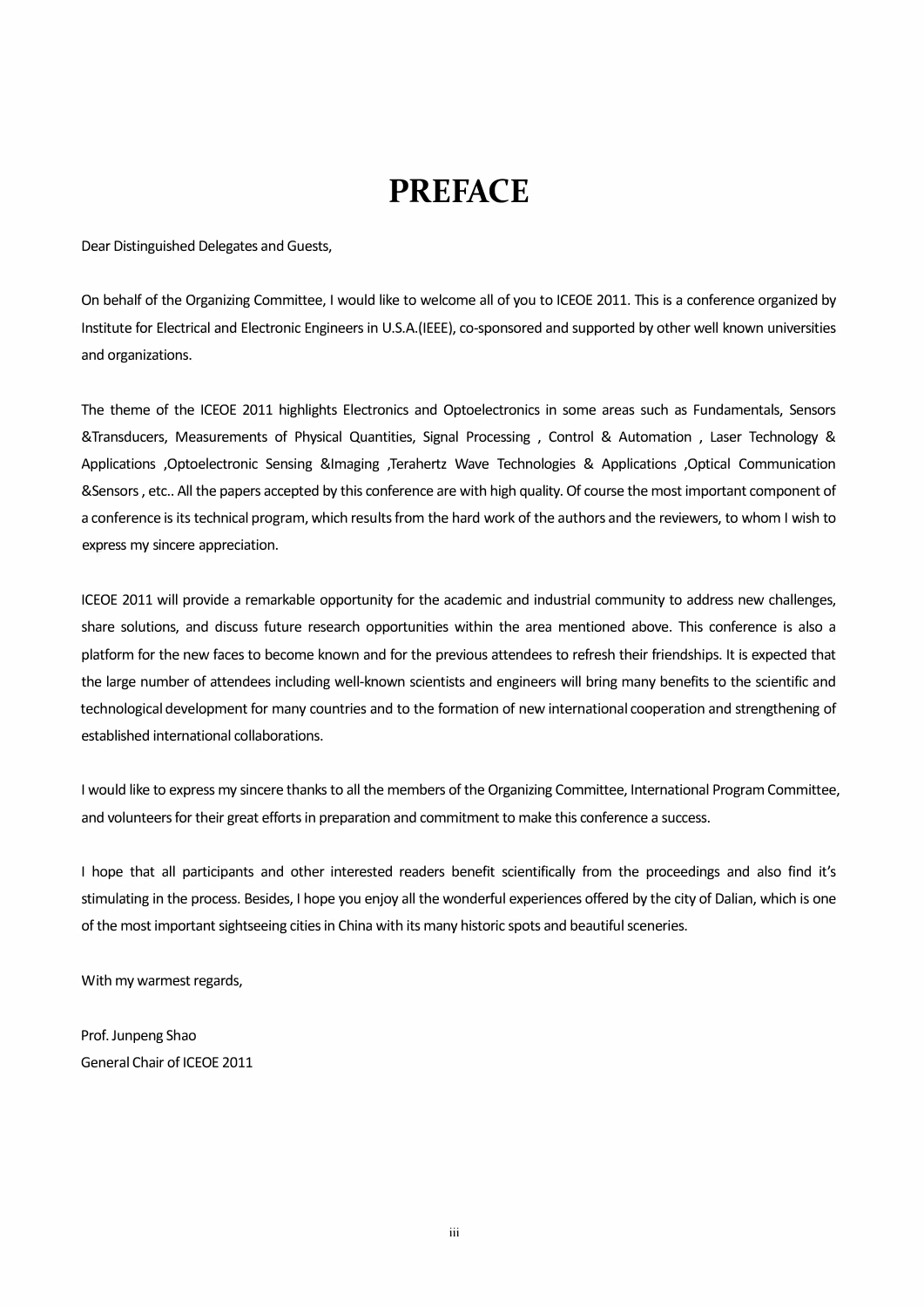## **CONTENTS**

| Preface                                                                                                                                                                 | iii     |
|-------------------------------------------------------------------------------------------------------------------------------------------------------------------------|---------|
| <b>Organizing Committees</b>                                                                                                                                            |         |
| <b>ICEOE 2011Session 1</b>                                                                                                                                              | xiiii   |
| Focal Properties of an Aberration-Free Fiber Micro-Lens<br>Jiang Meng, Shuping Li, Jingping Zhu and Yuzhou Sun                                                          | $V1-1$  |
| Monte Carlo Simulation for Fiber Hemispherical Micro-Lenses<br>Chengwei He and Shuping Li                                                                               | $V1-5$  |
| Performance Analysis of Sequential Filter Based on Unbiased Converted Measurements<br>with Doppler<br>Lan Gao, Jiangqiao Lan, Jing Jiang and Xionghua Fan               | $V1-9$  |
| A Simple All-Normal-Dispersion Mode-Locking Laser Based on Large-Mode-Area<br>Yb-Doped Photonic Crystal Fiber<br>Pingxue Li, Zhi Liu, Xuexia Zhang and Junjie Chi       | $V1-14$ |
| Electron Optical System and Image Processing<br>Cai Wen                                                                                                                 | $V1-17$ |
| Laser-Induced Fluorescence of High-Purity Fused Silica Irradiated by ArF Excimer Laser<br>Haibo Zhang, Zhijun Yuan, Jun Zhou, Jingxing Dong, Yunrong Wei and Qihong Lou | $V1-21$ |
| High-Speed Polarization Coding in a Quantum Key Distribution System<br>Yadong Wei, Yunxia Wu, Zhilie Tang, Xiaobao Liu, Changjun Liao and Songhao Liu                   | $V1-25$ |
| Harmonic Analysis Method for Input Current of Traction System Applied in High-Speed<br>Electric Multiple Unit<br>Duan Jingjing, Qian Zheng and Pei Chunxing             | $V1-30$ |
| The Haar-CWT Analysis of Hyperspectral Reflectance Data to Evaluating Soil Carbon and<br>Nitrogen<br>Qian Yurong and Yu Jiong                                           | $V1-35$ |
| Development of Characteristic Test Sustem for Magneto-Dependent Sensor<br>Huang Shanshan, Qian Zheng, Ma Jing, Zhao Yuntao and Wang Peng                                | $V1-39$ |
| ICEOE 2011Session 2                                                                                                                                                     |         |
| Image Reconstruction of Sparse Fan-beam Projections Using a Hybrid Algorithm<br>Moyan Xiao and Jianhua Luo                                                              | $V1-43$ |
| Fault Injection Methodology and Tools<br>Ningfang Song, Jiaomei Qin, Xiong Pan and Yan Deng                                                                             | V1-47   |
| An Efficient Multi-Cue Fusion Based Sequential Monte Carlo Method for Image<br>Sequence-Based Tracking<br>Guilan Feng                                                   | $V1-51$ |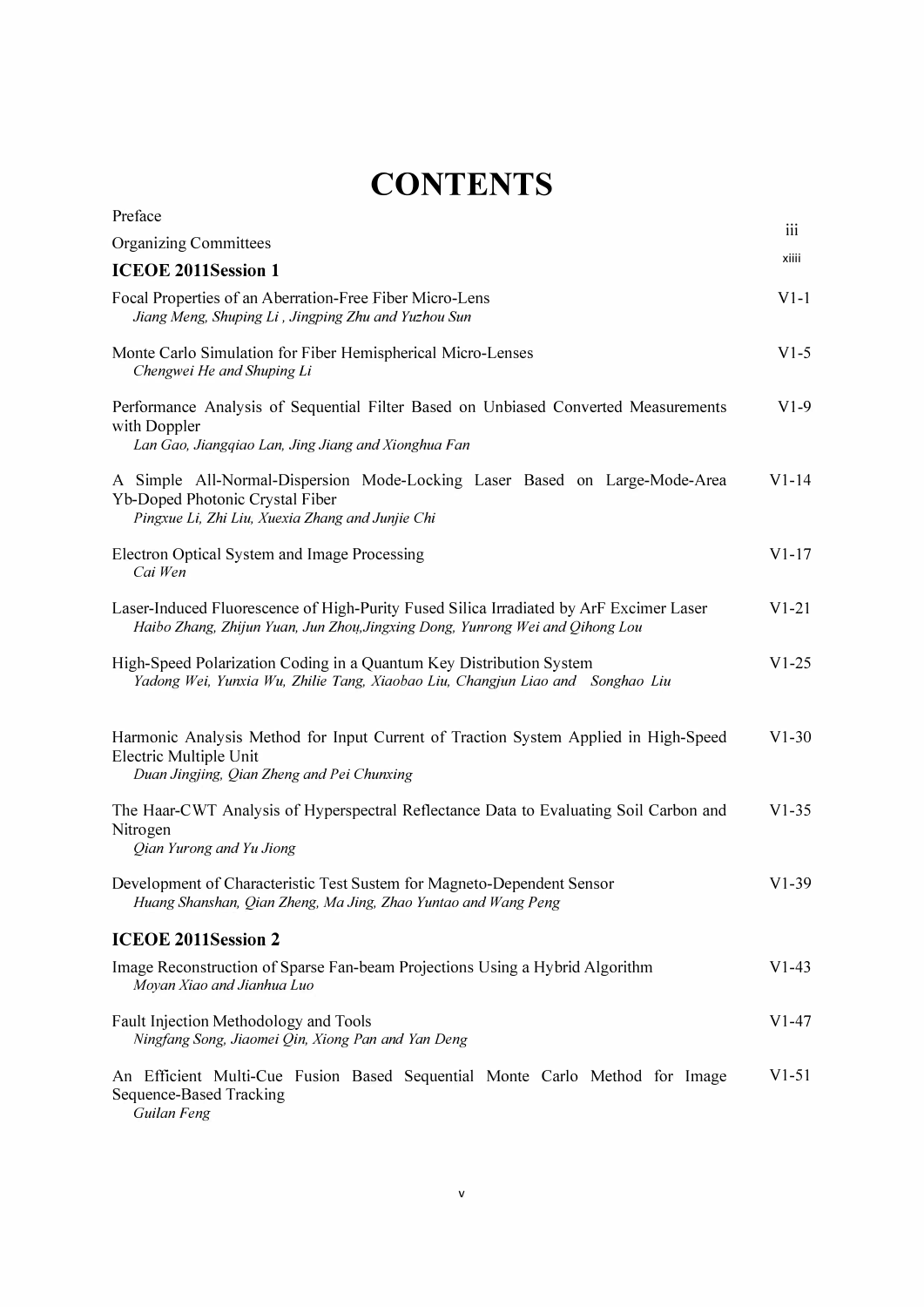| A Novel Hybrid Compressed Sensing Image Reconstruction Method<br>Shanshan Wang, Qiegen Liu, Jianhua Luo and Yuemin Zhu                                                                 | $V1-56$    |
|----------------------------------------------------------------------------------------------------------------------------------------------------------------------------------------|------------|
| The Experimental Criteria for Judging the Maximum Bubble Radius of Laser-Iduced<br><b>Bubble in Different Ambient Pressures</b><br>Bei-bei Li, Hong-chao Zhang, Jian Lu and Xiao-wu Ni | $V1-61$    |
| Design of Optical Integrated Access Network Based on EPON<br>Duo Peng and Peng Zhang                                                                                                   | $V1-65$    |
| A Novel Switchable Dual-Wavelength Ring Erbium-Doped Fiber Laser Operating in<br>Single-Longitudinal-Mode<br>Gongquan Liang, Tianshu Wang, Xuefang Zhou, Qiliang Li and Sheng Qian     | $V1-69$    |
| Analysis of Zenith Pass Problem in a Roll-Pitch Optics Seeker<br>Huhai Jiang, Hongguang Jia and Qun Wei                                                                                | $V1-72$    |
| The Design of RBF Neural Networks and Experimentation for Solving Overfitting Problem<br>Jifu Nong                                                                                     | $V1-75$    |
| Studies on Stepping Characteristics of Traveling-wave Ultrasonic Motor<br>Xiao Wu, Liang Hua, Yujian Qiang, Zhentao Zhou and Tang Tang                                                 | $V1-79$    |
| <b>ICEOE 2011Session 3</b>                                                                                                                                                             |            |
| Optimal Switch for a Class of System<br>Fulai Yao and Hexu Sun                                                                                                                         | $V1-85$    |
| New Calibration Method of Fringe Projection Imaging System<br>Zonghua Zhang, Haiyan Ma, Shasha Meng, Sixiang Zhang, Tong Guo, Jinping Chen and<br>Xiaotang Hu                          | $V1-88$    |
| A Novel High-Birefringence High Nonlinear Negative-Dispersion Crystal Fiber with<br><b>Square Mesh Cladding</b><br>Zhang Ya-Ni                                                         | $V1-92$    |
| Effect of Strain in LaAlO <sub>3</sub> /BaTiO <sub>3</sub> Superlattice<br>Jin-Long Tang, Ying-Ying Xie and Jie Xiong                                                                  | $V1-96$    |
| Surface-Enhanced Raman Scattering of 4-DimethyLaminoazoBenzene on Copper Surface<br>Zhenlong Zhang and Baoquan Men                                                                     | $V1 - 100$ |
| Numerical Simulation of Initiation of Metal/Explosive Structure under Laser Irradiation<br>JIAO Lu-guang and ZHAO Guo-ming                                                             | $V1 - 103$ |
| Application of Fuzzy Predictive Control in Adding Medicament of Water Treatment<br>Xinli Chi, Cunxu Wang Qingzhong Gao and Jianfei Sun                                                 | $V1-108$   |
| Influences of Sinusoidal Component on Typical Phase Masks Used to Realize Wave-front<br>Coding Technique<br>Hui Zhao, Hongwei Yi and Yingcai Li                                        | $V1-111$   |
| A Lip Reading Method Based on 3-D DCT and 3-D HMM                                                                                                                                      | $V1 - 115$ |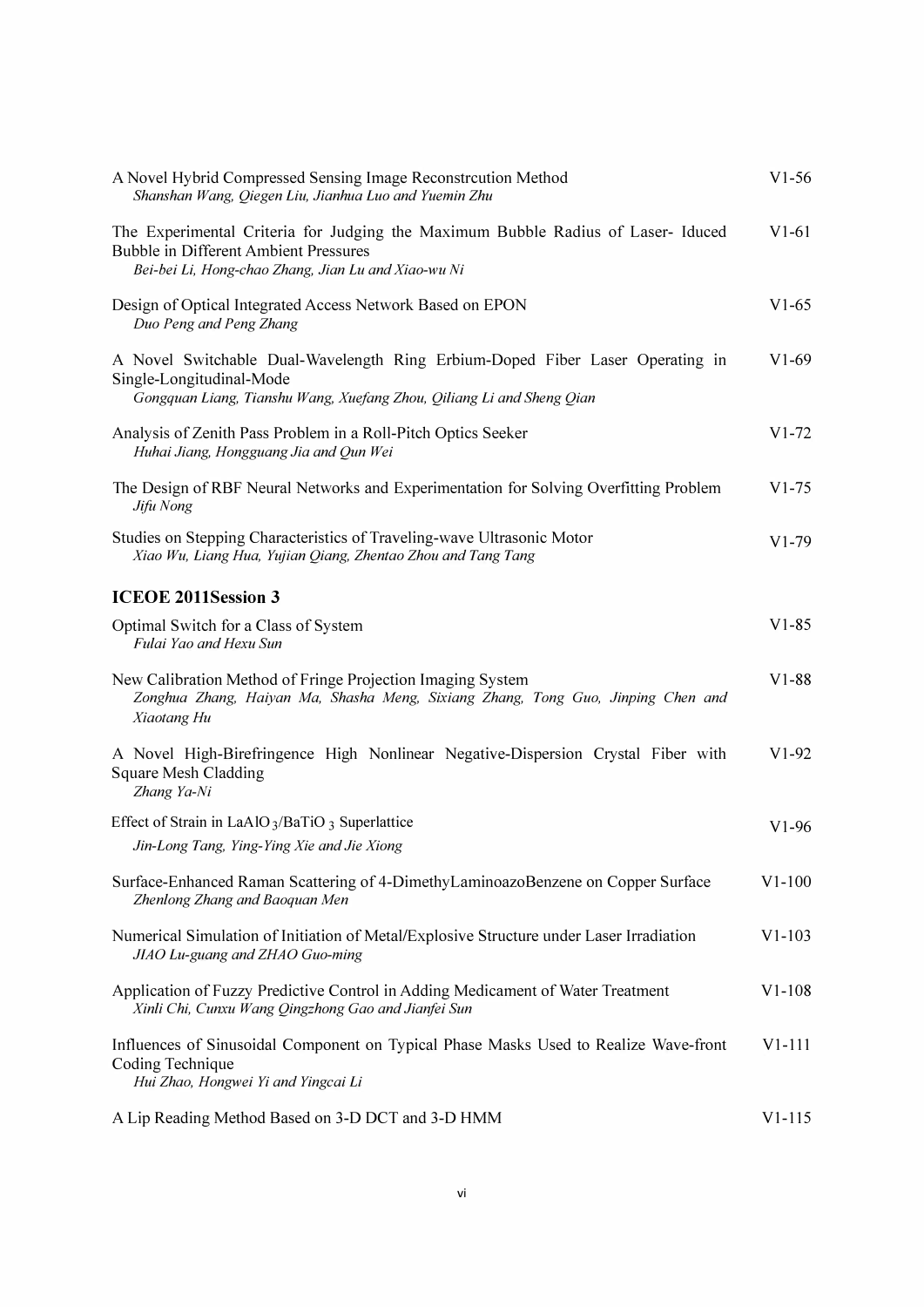Kim Yong Min and Li Hong Zuo

| Multi-Sensor Data Fusion Based on EnvirOnment Database for Airport Surface<br>Surveillance<br>Yu Lu, Changzhong Liu, Zhengning Wang and Zili Xu                                                   | $V1-120$   |
|---------------------------------------------------------------------------------------------------------------------------------------------------------------------------------------------------|------------|
| <b>ICEOE 2011Session 4</b>                                                                                                                                                                        |            |
| $Er^{3+}/Yb^{3+}$ Co-Doped Optical Fibers: Fabrication and Characteristics<br>Wang Jing, Zhang ChenFang, Zheng SiWen and Lin Zhen                                                                 | $V1 - 124$ |
| Electron Field Emission Characteristics of Nano-Carbon Needle Films Fabricated by<br>Microwave Plasma CVD<br>Guang-Rui Gu, Xin-Yu Hu and Ying-Ai Li                                               | $V1-127$   |
| A New Method Of Mineral Particle Size Calculation<br>Xueyu Huang, Binghui Wei and Wenfang Xu                                                                                                      | $V1-131$   |
| Switched Linear System Model and Simulation Analysis of the Electronic Ballast<br>Zhi-yu XU, Wei-lin ZHUANG, You-ling YU and Wei-sheng XU                                                         | $V1 - 134$ |
| The Measuring of Three Dimensional Dynamic Force During FSW<br>Zhongke Zhang and Xijing Wang                                                                                                      | $V1-138$   |
| Experiment Investigation of Plasma Plume Deflection with MHD<br>SUN Baigang , LI Feng, YANG Hui, LIU Yongbo, LIU Xiangbin and LIN Jiuhui                                                          | $V1 - 142$ |
| Study on Relative Contents of Principal Components of Different Tea by Infrared<br><b>Absorption Spectroscopy</b><br>Xiaohui Zhao, Lian-shui Zhang, Zhi-chu Nie, Rong-xiang Zhang and Xiao-wei Li | $V1 - 146$ |
| Numerical Study on the Mode and Dispersion Properties of Tapered Microstructure Optical<br>Fibers<br>Shu-guang Li, Shuo Liu, Si-ying Liu and Yi Zheng                                             | $V1 - 151$ |
| Study on the Wireless Transmission Performance of the Passive Pressure Sensor<br>Fang Yang, Ting Liang, Xujun Yang, Jijun Xiong and Tianhong Cui                                                  | $V1 - 155$ |
| A Research Into the Issues of Sports Film Production<br>Lu Huang                                                                                                                                  | $V1-159$   |
| <b>ICEOE 2011Session 5</b>                                                                                                                                                                        |            |
| Distribution of Macromolecule Chain's Conformation<br>Ming Xu                                                                                                                                     | $V1 - 164$ |
| Output Data Study about Mathematical Model's Simulation<br><b>Baoquan Geng</b>                                                                                                                    | $V1-167$   |
| Calculating Method of Small Enclosed Press Crank Axle Pressure<br>Danhong Li                                                                                                                      | $V1-171$   |
| Main Functions about Accounting Software                                                                                                                                                          | $V1-174$   |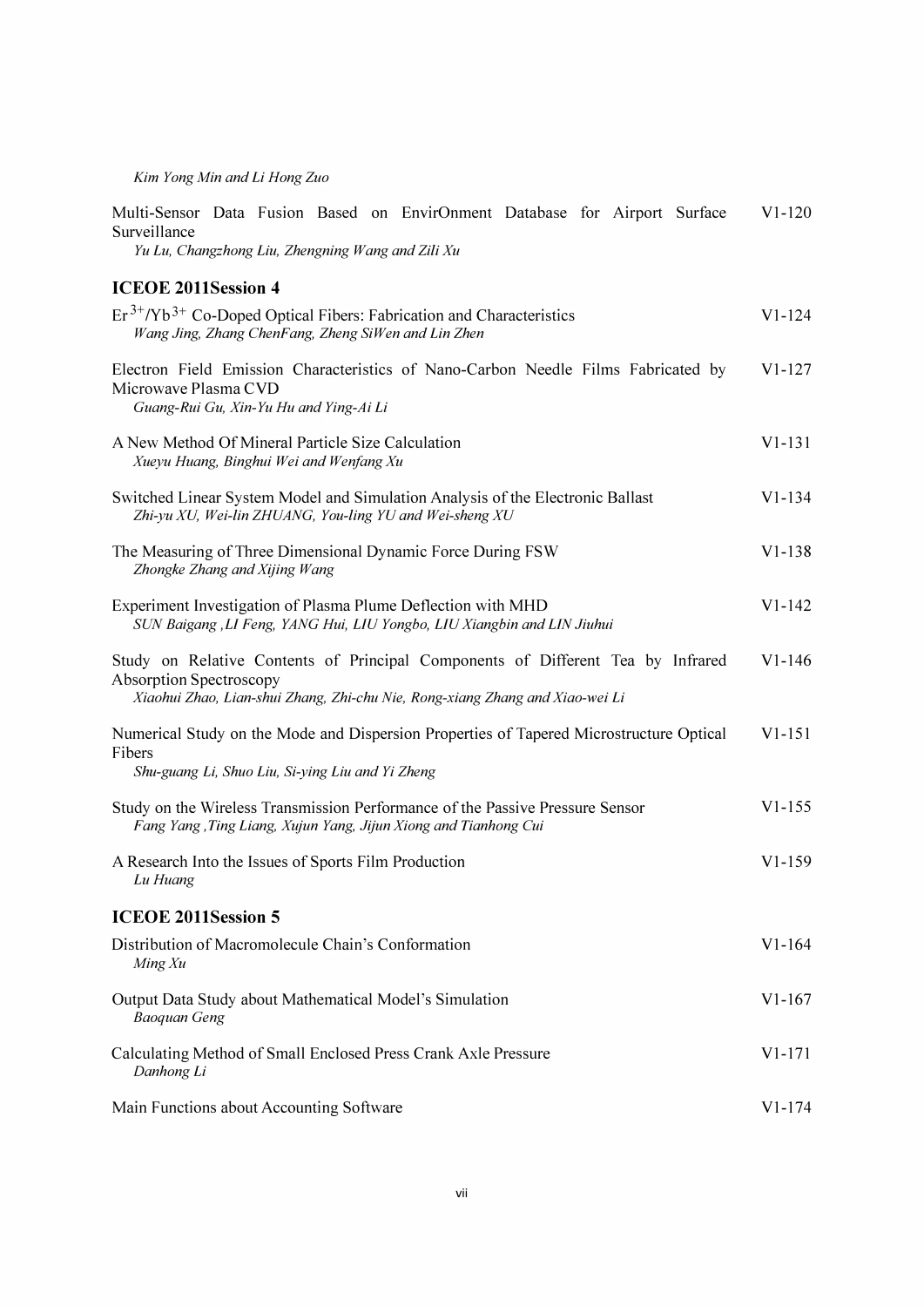#### Hongxia Zhong, Shanan Yi and Gangyi Shen

| Conversion System of Wind Power Generator<br>Yiming He                                                                                                             | $V1-178$   |
|--------------------------------------------------------------------------------------------------------------------------------------------------------------------|------------|
| Ejection and Pulverization of Vehicle Diesel Motor<br>Deliang Wang and Yugai Gao                                                                                   | $V1-181$   |
| Idling Speed Regulator of Automobile<br>Lei Xu                                                                                                                     | $V1 - 185$ |
| Channel Capacity and Source Encoding of Quantum Information Transmission<br>Zhonghan Zhou                                                                          | $V1-189$   |
| Mechanical Fluid Coupler's Characteristics which Applied in Coal Mine<br>Xianyi Qian                                                                               | $V1-193$   |
| Application of Intelligent Control Technology in Robot<br>Zhenmin Qiao                                                                                             | $V1 - 198$ |
| <b>ICEOE 2011Session 6</b>                                                                                                                                         |            |
| Servo Positioning Control System<br>Ying Peng                                                                                                                      | $V1-202$   |
| Study and Application of Magnetic Bubble Manufacturing Equipment<br>Weijun Yu                                                                                      | $V1-207$   |
| Permanent Magnetism Material's stability and its Application in Motor<br>YANG Guohai                                                                               | $V1-211$   |
| Application of Virtual Instrumentation which Based on LabVIEW in Electronic<br><b>Measurement Technology Course</b><br>Yujun Bao and Xiaoyan Jiang                 | $V1-215$   |
| Digital Signal Processing Teaching reform based on MATLAB<br>Xiaoyan Jiang and Yujun Bao                                                                           | $V1-219$   |
| Study on Efficient Algorithm of Frequent Item-set Mining<br>Zhiyi Liu and Rui Chang                                                                                | $V1-222$   |
| Scientific Answer about Human Nature<br>Changhe Ding and Qiushi Li                                                                                                 | $V1-226$   |
| On the Aesthetic Teaching of Ancient Poems in Primary School<br>Xuemei Li                                                                                          | $V1-231$   |
| Classification and Application of Instructional Theory Teaching Cases in Chinese Course<br>Xia Li                                                                  | $V1-236$   |
| Study of Entropy Flow Characteristics during the Evolution of Typhoon Morakot<br>HAN Xian-hua, ZHANG Yun, LI Ai-bing, HE Hong-rang, YANG Xiang-rong and ZHONG Jian | $V1-239$   |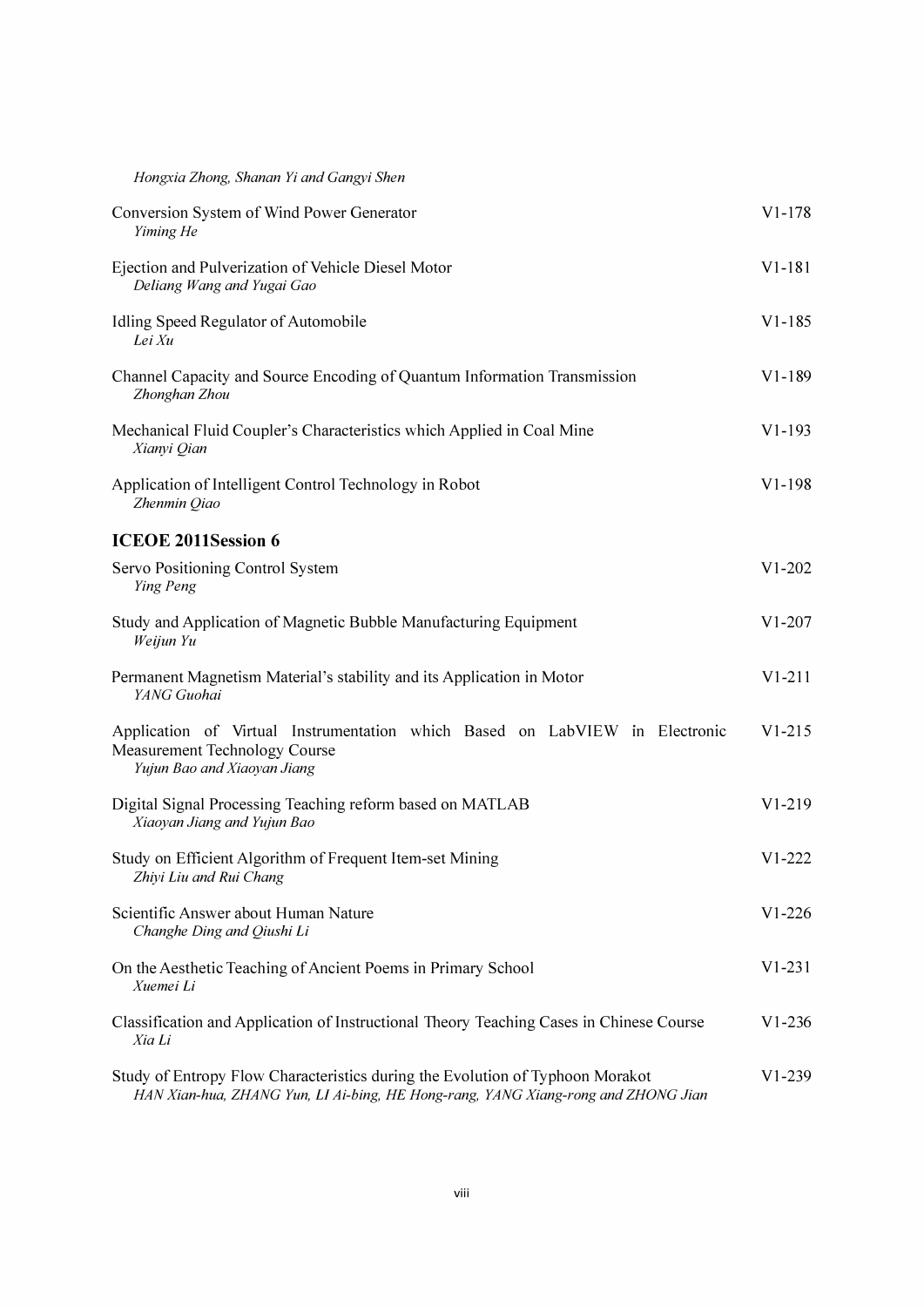#### ICEOE 2011Session 7

| Numerical Simulation of Artificial Suppression of Heavy Rain in a Mei-yu Front<br>ZHANG Yun, HAN Xian-hua, ZHANG Li-feng and LI Yi                    | $V1 - 245$ |
|-------------------------------------------------------------------------------------------------------------------------------------------------------|------------|
| The Discussion of Using An Analogy Way to Achieve Physical Teaching Effectively<br>Xiaolan Wang, Jianwu Yin, Xing Ming and Ruian Chen                 | $V1-250$   |
| Test of Applying Bio-diesel in The Diesel Engine and Prospects Analysis<br>Lu Hua                                                                     | $V1 - 254$ |
| Implement of Private Enterprises' Flexible Absorbing Talent Strategy<br>Li Hong                                                                       | $V1-259$   |
| The language expression skills of technology cartoon soundtracks<br>Gao Kun                                                                           | $V1 - 263$ |
| The Application of the High Performance DWT in the Digital Image Saves<br>Ren Zhengyun                                                                | $V1-267$   |
| GC-MS analysis of volatile oil content for brasenia schreberi<br>Zhang Chi and Chen Shaoliang                                                         | $V1-271$   |
| The Analysis and Comparison of Nitrite Determinated Methodsin Meat Product<br>Zhao Junren, Duan Yingkai, Sun Suling and Wang Weixin                   | $V1 - 274$ |
| Study on the content of active matter and inoxidizality of Polygonum Flaccidum Meisn<br>Liu Xinping, Yu Ainong and Yang Xiaohong                      | $V1-278$   |
| Comparison Research for Attribution Reduction based on Information Entropy and<br>Distribution Consistent Set<br>WU Wei-bing and XU Zhang-yan         | $V1 - 282$ |
| <b>ICEOE 2011Session 8</b>                                                                                                                            |            |
| The Evaluation of Matrix Rank Based on Determinant-operation<br><b>CHEN</b> Renrong                                                                   | $V1-286$   |
| Constructing Evidence-Driven Model in Science Education<br>Zhao Dongwang and Mi Guangchun                                                             | $V1 - 289$ |
| The Comparison of the Forms of Ecological Green Roof Based on The Full Life Cycle<br>Theory<br>Li Hengwei and Ye Jianjun                              | $V1 - 294$ |
| Quality Analysis of Class A Surface and Research on Smoothing Optimization Methods<br>Li He                                                           | $V1-297$   |
| Intrapulse Modulation Recognition of Radar Signals Based on Statistical Tests of the<br>Time-Frequency Curve<br>Jin Ming, Sheng xulong and Hu Guobing | $V1-300$   |
| Synthesis of 2-butanone in Carbon Dioxide-enriched Near-critical Water                                                                                | $V1 - 305$ |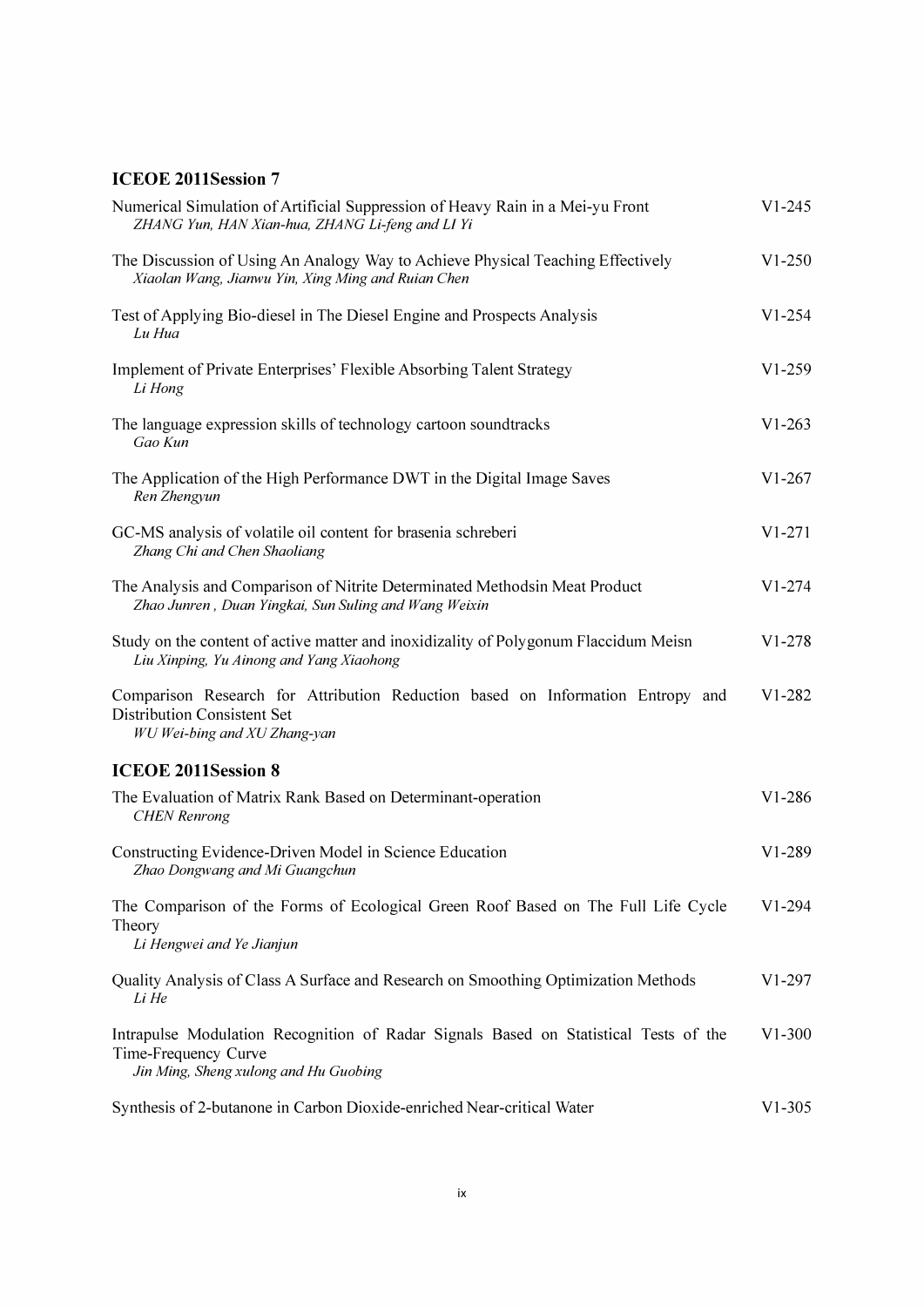| Yan Yang, Li Yi Dai , Jin Shou Wang, Ai Nong Yu , Xin Yu Shi and Hong Yan Zhou                                                                                                         |            |
|----------------------------------------------------------------------------------------------------------------------------------------------------------------------------------------|------------|
| Study on Control Method of Single-phase Active<br><b>Power Filters</b><br>Zhuang Hua and Xiao xianjian                                                                                 | $V1-309$   |
| Effect of Transition Metal Ion on Aroma Compounds Generation from Model Reaction of<br>L- Ascorbic Acid and L-Cysteine<br>LIU Ying-Xuan and YU Ai-Nong                                 | $V1 - 313$ |
| Research and Development of Automatic Screw -parameters Tester<br>Gong Yunxin                                                                                                          | $V1-320$   |
| Design of Traffic Lights with Wireless Control System Based on STC89C51 and NRF905<br>Module<br>Wang Wei and Ma Jin-xiang                                                              | $V1 - 324$ |
| <b>ICEOE 2011Session 9</b>                                                                                                                                                             |            |
| Synthesis and Crystal Structure of 9-(3-Oxo-1,3-bisarylpropyl) fluorene Derivatives<br>Catalyzed by Alkaline ionic Liquid<br>Yunpan Li, Fu Feng, Xiangliang Nie and Weibing Hu         | $V1 - 328$ |
| Applications of Boundary Value Problem and Impulsive Effects to Control Harmful Species<br>Zhongyi Xiang, Dan Long and Yuanmiao Zhang                                                  | $V1 - 331$ |
| Ensemble forecasting model for geomagnetic disturbance<br>Xie YanQiong, Zhang Jun, Han XianHua and Xie YanQiong                                                                        | $V1 - 335$ |
| Research on transformer chromatographic peaks quantitative analysis based on wavelet<br>filtering<br>Wei WANG                                                                          | $V1-339$   |
| Experimental study on anesthetic effects of eugenol on carassius auratus<br>Yong PENG, Yunhui WU, Xiaoli LI, Qingwang LI, Zhe LIU, Bin JIANG, Yingjie LIU, Man SUN<br>and Yanxia ZHANG | $V1 - 343$ |
| Attention Bias during Processing of Facial Expressions in Trait Anxiety: an Eye-Tracking<br>Study<br><b>WANG Liu-sheng and Xie Yue</b>                                                 | $V1 - 347$ |
| Effects of Selenium on the Antioxidation of root of Cardamine sp. from Enshi<br>Hong-ling LEI and Yong-yao WU                                                                          | $V1 - 351$ |
| The Research of Clicker Application on College Physics Teaching<br>Zhixin Huang, Chuyu Sun, Lisha Chen and Dan Lei                                                                     | $V1 - 356$ |
| Design of autonomous mobile robot navigation system<br>Wang Yan-ping and Ma Hui-quan                                                                                                   | $V1-359$   |
| Synthesis and Crystal Structure of 10-(4-nitrophenymethylidyne)-9,10-dihydrofluorene<br>Fu Feng, Yunpan Li, Hongyan Zhou, Dating Tian and Weibing Hu                                   | $V1 - 363$ |
|                                                                                                                                                                                        |            |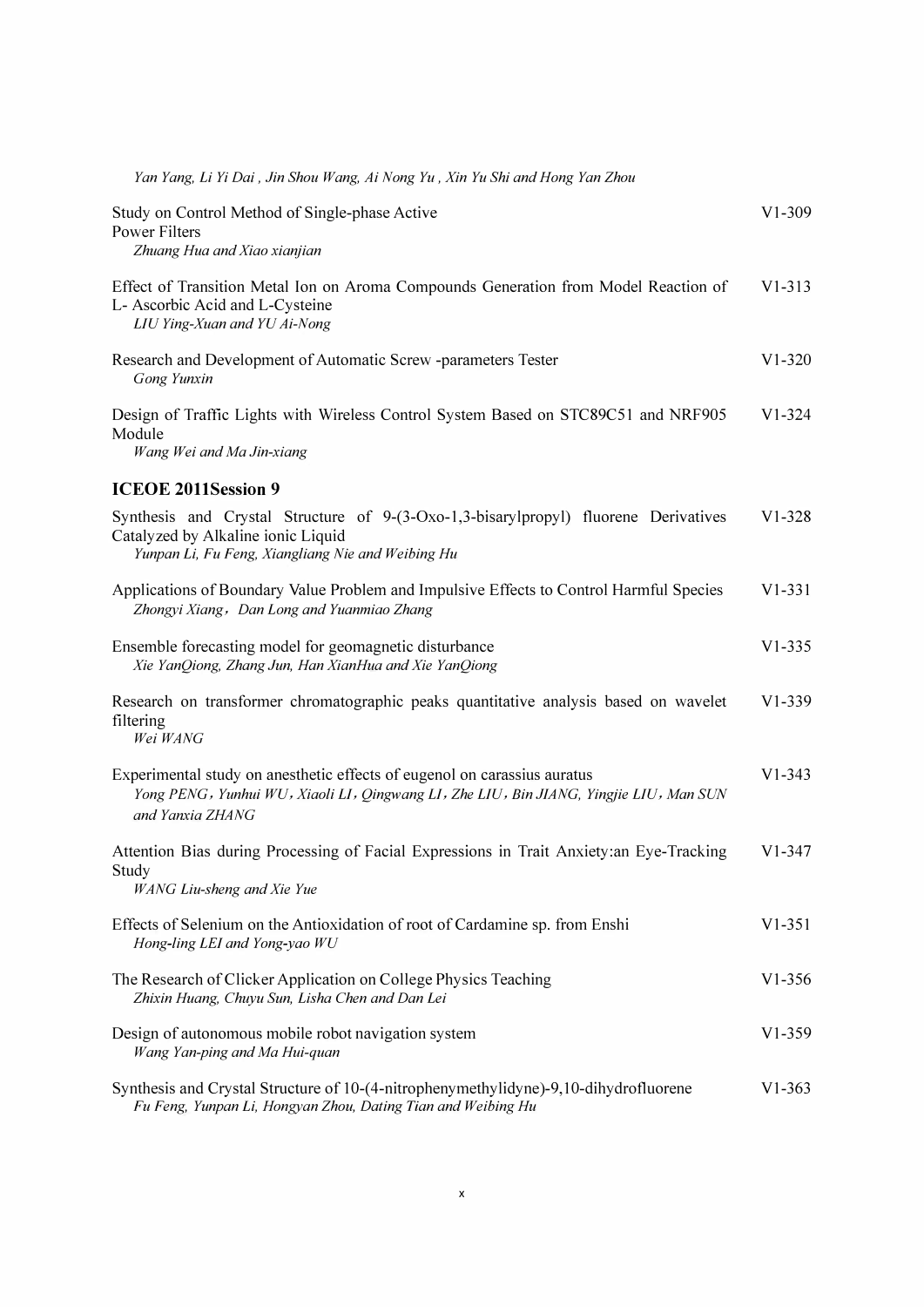#### ICEOE 2011Session 10

| Impacts of carnosine on the formation of perfume compounds by ascorbic acidmethionine<br>model reaction<br>Xiao-Hong Yang and Ai-Nong Yu | $V1-367$   |
|------------------------------------------------------------------------------------------------------------------------------------------|------------|
| The Decision Tree Classification and Its Application Research in Personnel Management<br>Peng Ye                                         | $V1 - 372$ |
| The Application of Spiral Model in Enterprise Risk Management<br>Zhongwen Chen                                                           | $V1 - 376$ |
| The Display and Power Attenuation Control of Bi-directional Amplifier<br>LuYi, Zhang Jian Bin, JiangLe and LiuYong                       | $V1-380$   |
| Energy Gap Responsible for the 1/3 Magnetization Plateau in Spin-1/2 Trimerized Chain<br>Shao Hua QU                                     | $V1 - 384$ |
| Non-fragile Robust $H^{\infty}$ Control for a Class of Switched Uncertain Singular Systems with<br>Uncertainties<br>ZHANG Benfa          | $V1 - 389$ |
| Design of Intelligent Fire Alarm System Based on GSM Network<br><b>LIAN</b> Chun-yuan                                                    | $V1 - 393$ |
| The Combinational Application of LZSS and LZW Algorithms for Compression Based On<br>Huffman<br><b>YuanJing</b>                          | $V1-397$   |
| Analysis and Design for VoIP Teleconferencing System Based on P2P-SIP Technique<br>XiaoLin Wan                                           | $V1-400$   |
| Effect of High-temperature Solder Void on Heat Dissipation Performance of Smart Power<br>Module<br>Mingjing Zhai and Mengjie Guo         | $V1-404$   |
| <b>ICEOE 2011Session 11</b>                                                                                                              |            |
| Integral Representation for the Partial Sum and Establishes Lerch's formula<br>Qainli Yang and Jiaolian Zhao                             | $V1-407$   |
| Preparation and adsorption properties for fluoride of kaolinite-magnetite association<br>Shiyong Wei, Xiaohong Yang and Wenjun Xiang     | $V1-410$   |
| Research on Network Security Based on IPv6 Architecture<br>Cheng Min                                                                     | $V1 - 415$ |
| Job Burnout, Social Support and Coping Style State in Prison Police and Their Correlation<br>Wang Lixin and Cun Xiaohong                 | $V1 - 418$ |
| The Responsiveness of Intangible Cultural Heritage Tourism from the Perspective of Tourist<br>Experience<br>CUI Juntao                   | $V1-428$   |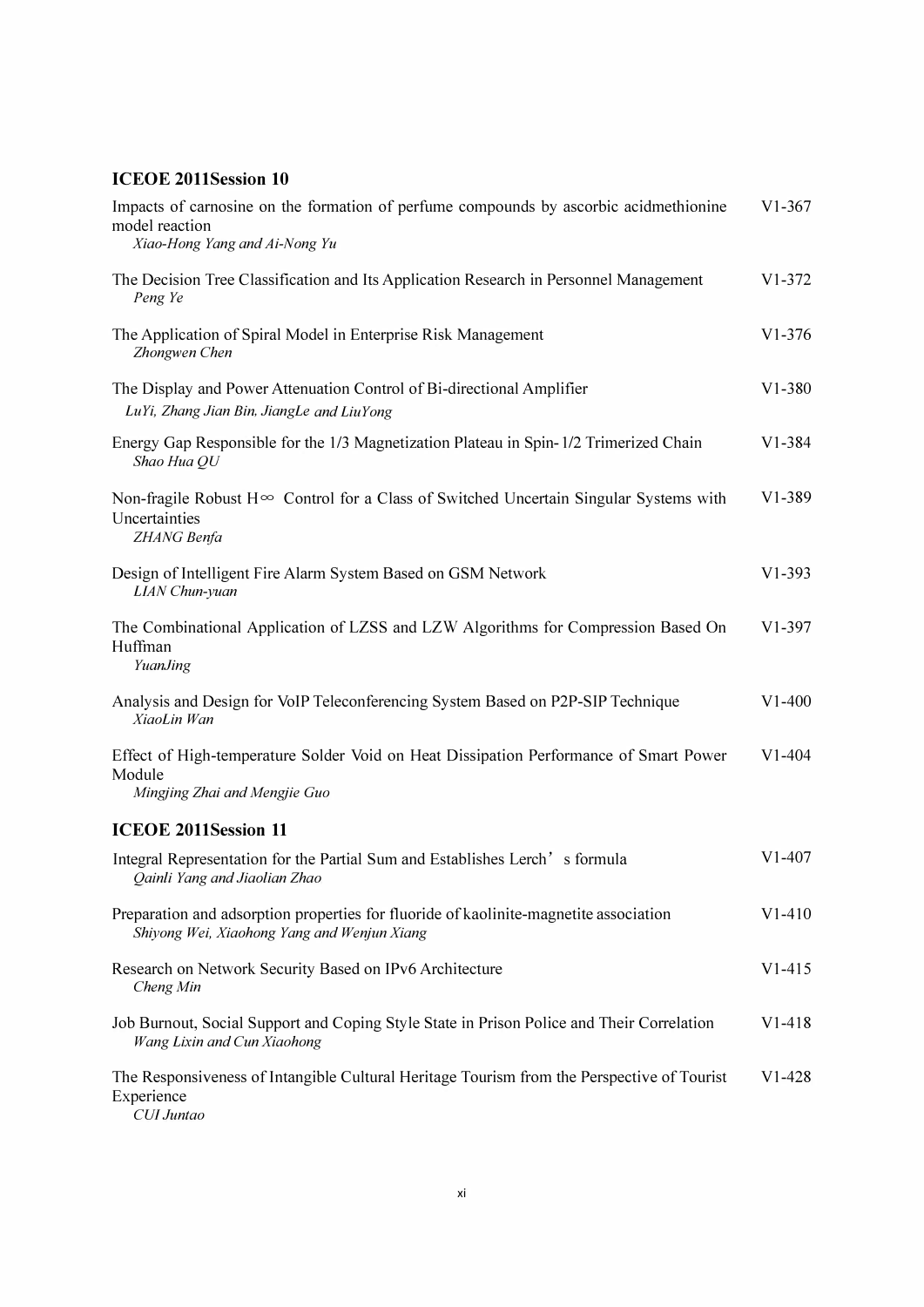| The dynamical behaviors of the predator - prey model with stage structure and impulsive<br>effects<br>Xiaoping Jian                                                                                | $V1-432$   |
|----------------------------------------------------------------------------------------------------------------------------------------------------------------------------------------------------|------------|
| On the Reform of the Approaches of Teaching Japanese Intensive Reading Aided with<br>Multimedia Technology<br>Xu Lingzhi                                                                           | $V1 - 436$ |
| Analysis on Development Trend of Electric Vehicle Charging Mode<br>Zheng Zhongqiao, Liu Tingting, Zhang Yanhong and Cheng Xu                                                                       | $V1 - 440$ |
| Research on PID Controller Based on RBF Neural Network<br>Zhang Yanhong, Zhao Dean and Zhang Jiansheng                                                                                             | $V1 - 443$ |
| Neural-PID Visual Tracking of Moving Object<br>Shen Shi cheng                                                                                                                                      | $V1 - 446$ |
| <b>ICEOE Session 12</b>                                                                                                                                                                            |            |
| Design and Implementation of Interleave Encoder based on FPGA<br>Minjin XIAO                                                                                                                       | $V1-453$   |
| Teaching Reform of "Signal and System" in Applied Institute<br>Zhao Hongyang                                                                                                                       | $V1-457$   |
| The designing of intelligent fan-induced ventilation control system based on nRF905<br>Shengyao Hu                                                                                                 | $V1-460$   |
| Novel algorithm for Frequency Estimation of continuous wave<br>ZHANG Gang-bing and QIAN Xian-yi                                                                                                    | $V1 - 464$ |
| A Threshold Voltage Modeling for Ultra-Deep Sub-Micron MOSFETs<br>LI Qing-long                                                                                                                     | $V1-468$   |
| Reserch on the Newly-founded Undergraduate College Students' Psychological Healthe<br>Assessment and Analysis<br>Xu Ya-ping, Li Wen-zhong, Yang Meng, XU Xian-fang, Deng Hong-mei and He Xian-ping | $V1 - 472$ |
| An Improved Apriori Algorithm<br>Rui Chang and Zhiyi Liu                                                                                                                                           | $V1 - 476$ |
| Design of Power Quality Monitoring System Based on DSP and GPRS<br>Chunsheng Shao                                                                                                                  | $V1 - 479$ |
| Legislations and Management of Commercial Chambers in Western Developed Countries<br>and the Enlightment for China<br>Fuqi Peng and Jiangjiao Li                                                   | $V1-482$   |
| Research on the Practice Teaching of High Nursing professional in the Innovation and<br><b>System Construction</b><br>LIU Xingming, LI Wenzhong and XU Yaping                                      | $V1-487$   |

#### ICEOE 2011Session 13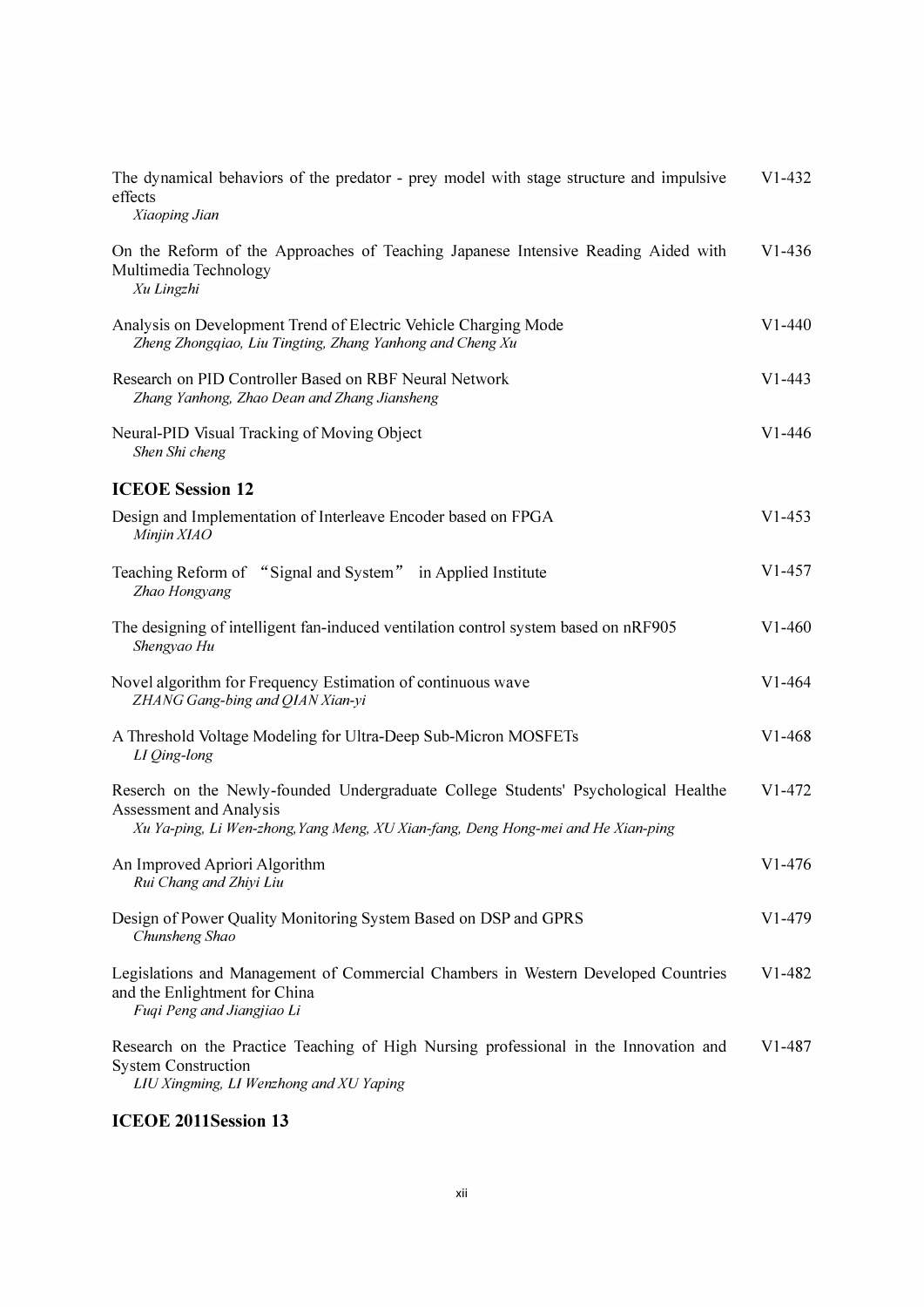| Application of intelligent control method in Magnetic Bearing<br>Zhang Jiansheng, Zhang Gan and Wang Xiping    | V1-491 |
|----------------------------------------------------------------------------------------------------------------|--------|
| A Wireless Sensor Network Environment Monitoring System Based on TinyOS<br>Rui Gao, Hong Zhou and Gang Su      | V1-497 |
| Discussion on the Properties of Hilbert Space Adjoint Operator on the Orthogonal<br>Complement<br>Liang Xiaovi | V1-502 |
| Author Index                                                                                                   | V1-505 |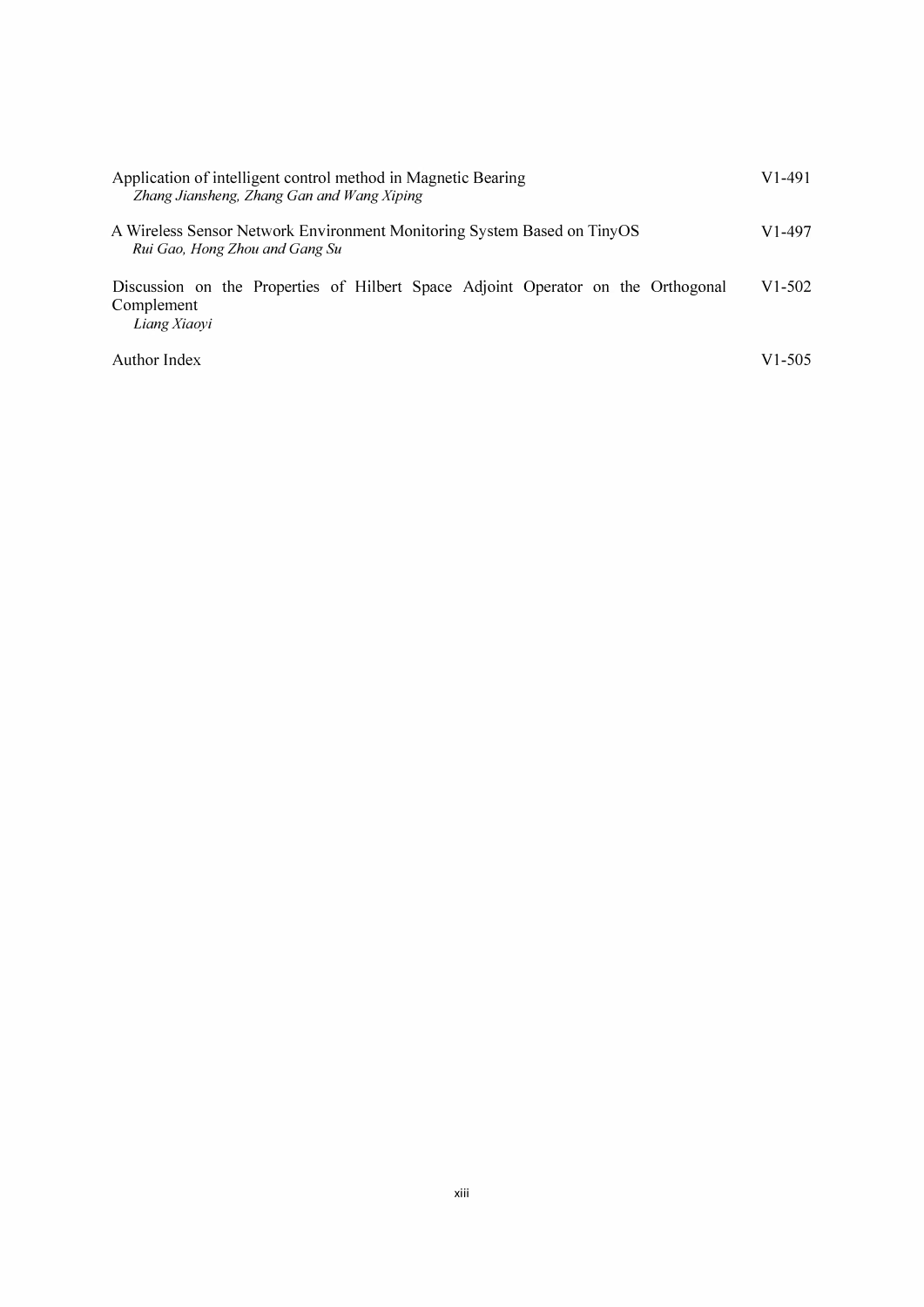## Organizing Committees

#### General Chair

Prof. Shide Subash Kehavrao, Bharati Vidyapeeth College of Engineering, India Prof.Junpeng Shao, Harbin University of Science And Technology, China Prof. Chetto Maryline, University of Nantes, France

#### Technical Committees

Prof.Ma Rujian,University of Jinan,China Prof.S.S.Dorle, G. H. Raisoni College of Engineering,India Prof. Latha Parthiban, SSN College of Engineering,India Prof. Rajeev Kumar Kanth, University of Turku , Computer System Laboratory , Finland Prof.Yun Wang,Southern Illinois University Edwardsville,USA Prof.Rongquan Feng, Peking University, China Prof.Zhan Jiang,Renmin University of China,China Dr.Zhenli Lu, Universidade de Aveiro, Portugal Prof.Chanle Wu, Wuhan University, China Prof.Liao X.W,Xi'an Jiaotong University,China Prof. Liang Zhou, Institute of Media Technology,Germany Prof.Zhengyi Jiang,University of Woliongong,Austrilia Prof.Xiaobo Lu, Southeast University, China Prof. Dong Yin,University of Science and Technology of China,China Prof.Hui Zhou,Chinese Academy of Sciences,China Prof.Zhang Guowei, North University of China, China Prof.Hsiao-Hwa Chen, National Cheng Kung University,Taiwan Prof.Zhengchao Dong, Columbia University, USA Prof. Pang Shanchen,Tsinghua University,China Dr.Chuanhua Chen,Dialogic Media Labs,USA Prof.Zuo Shuguang,Tongji University,China Prof. Wang Shengsheng, Jilin University, China HOD, Prof. Kung Chih-hsien, Chang-Jung Christian University, Taiwan Prof. Xie Lei, Nanjing University, China